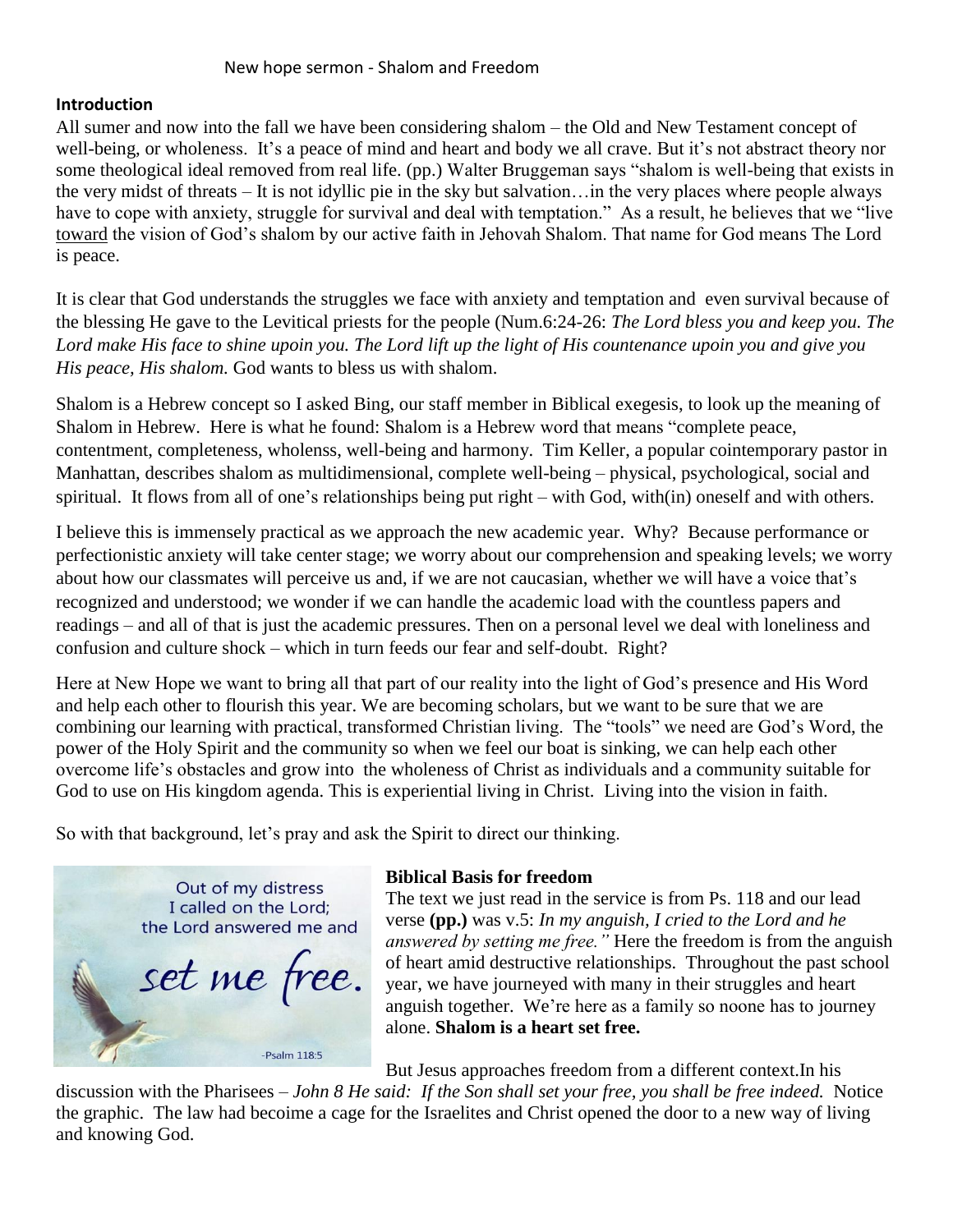But then Jesus takes the need for fredom further. He says people need to be free from being a slave to sin: *Everyone who sins is a slave to sin*, Jesus said. So, as Christians, what kinds of sin bind us as slaves? The Bible calls these "besetting sins" (Heb. 12:2) - an attitude or word or action that entangles you or easily hinders your progress. Can you identify a besetting sin in your life – something that continually diverts you from Christ's call and love and purpose? How is Christ setting you free in this area?

## **Four sins that entangle us**

Today, let's just look at four areas where we need Christ's freedom from persistent sins. Two deal with the angishe we experience within ourselves and two deal with the anguish our attitudes cause others.

#1. Perhaps a besetting issue – which is rampant on campus – is comparing yourself with others. We make the misake, out of our insecurity, of comparing our hidden sins with others' shining accomplishments. Often this stems from believing the lies of Satan that say we are not good enough, we will not make it, we cannot satisfy the expectations of our parents or mentors back home, or the expectations of others on campus. We feel marginalized and defeated. But these thoughts are not the words of God – they come from the enemy of our souls – Satan the accuser and the father of lies. He will accuse us of past failings so we feel defeated or **(pp.)** emphasize our differences from others around us, so we feel incompotent.

So how do we get free and live into God's shalom in this area? Listen to God's answer from the story of Joshua and Satan in Zechariah 3. *Joshua the high priest was standing before the angel of the Lord and Satan was standing at his right side to accuse him. The Lord said to Satan, "The Lord rebuke you, Satan! The Lord who has chosen Jerusalem rebuke you! Is not this man a burning stick snatched from the fire?"* God Himself rebuked Satan on Joshua's behalf! This truth can be coupled with Eph. 6 where Paul says: "*put on the whole armor of God so that when the day of evil comes, you may be able to stand your ground…Put on the belt buckle of truth with the breastplate of righteousness* –(Eph.6:13-14). When we are snared by falsehoods in our minds, we need to let Jesus drive those lies from our minds, and then put on Christ's righteousness so God sees us in His purity, not with our past failures and sins.

**Shalom is a heart set free** – because it is forgiven and we are given Christ's righteousness to replace our sinful thoughts and words and actions.

*#2: for me* my physical struggles in the past have often led me into anxiety, so a verse I quote is Ps. 94:18 and 19*: When I said, "My foot is slipping," your love, O Lord, supported me. When anxiety was great within me, your consolation brough joy to my soul"* I've looked that verse up in more than one translation!! Here is v. 19 in the Passion Translation: "*Whenever my doubts and fears were out of control, the soothing comfort of your presence calmed me down and overwhelmed me with delight*.". *Think of it: Set free by the comfort of God's presence and His love.*

Shalom is a heart set free – from anxiety whatever the cause- and there will be many causes as school begins!

Then there are two other besetting sinces which we may not be so aware of but which bring anguish to others.

Or, #3, perhaps we need to be set free from the sins in our words – whether in anger or slander or carelessness – words that tear others down rather than build others up. Words like worthless, idot, childish, cannot,- words that exclude and demean and destroy. Often we slip into this sin of our tongue without realizing it. It reminds me of this Swahili story called Tongue Meat.

"The sultan's wife was thin and unhappy. Although great riches surrounded her and servants fed her the finest food, she remained lean and listless. This distressed the sultan for he did not knokw how to treat her.

It happened that near the sultan's house lived a very poor man whose wife was plump and happy. The sultan asked him "How is it that your wife is so fat, joyous and happy? What is the secret of her well-being?"

The farmer replied, " It is not a secret. Every day I nourish my happy wife by feeding her meat of the tongue.'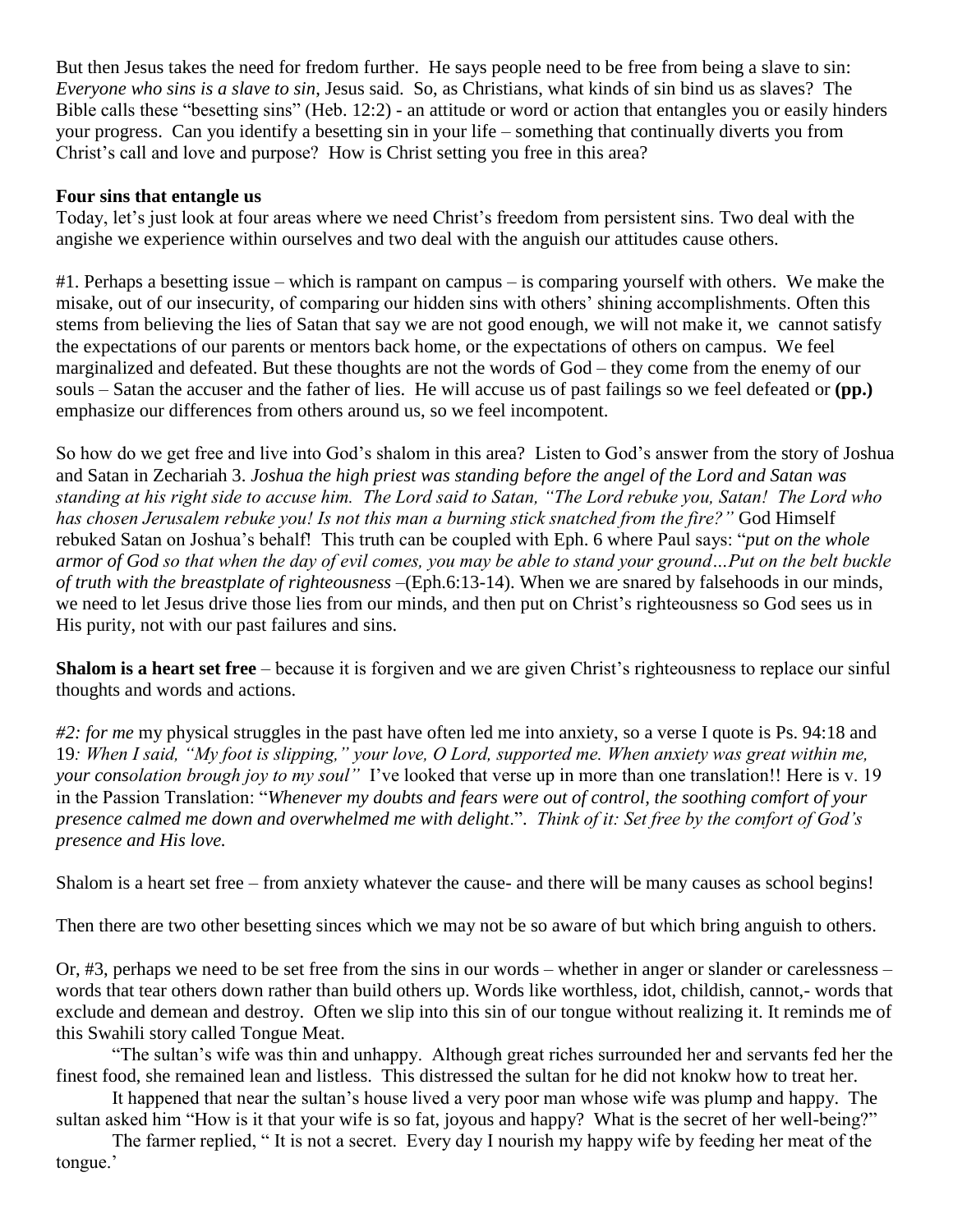Aha!" creid the sultan. Delighted with this simple solitiuion he immediately ordered his cook to buy the tongue of every animal slaughtered at the market. For days the sultan's wife was given tongue meat prepared in exotic sauces. Although she ate tongue meat several times a day, she remained sad.

Finally the sultan demanded that the poor man exchange wives with him, despite protests from the farmer. The farmer's wife was delivered to the palace and the sultan's wife was delivered to the farmer. As soon as the poor man's wife arrived at the palace, she became sad and grew thinner with each passing day. Her happiness and beauty faded like a wilted blossom. At the poor man's home, meanwhile, the sultan's wife grew happier and began gaining weight. At sunset each night when the poor man returned from his work, he would tell his wife all the funny things that had happened that day. He would make her howl with laughter until tears of joy ran down her cheeks. Then he would sing her songs, accompanied by his banjo, until late in the evening and she would dance. Each night was spent in conversation, song, and story.

During the day the royal wife would chuckle as she thought about the funny things her new husband had told her the night before. Although her food was simple and the portions quite modest, she grew plump in a short time. Her hair began to shine and her skin had a healthy glow.

When the sultan saw his old wife and the poor man walking in the marketplace, he wanted her back. She refused to go, saying "I'm better off with my new husband." The sultan was amazed at her transformation and in a jealous rage demanded "What has this poor man given you that I, a great and rich sultan, cannot offer? What has caused such a change in you?"

The wife told the sultan how she and her new husband passed each evening together in story and song. The sultan's eyes filled with understanding and he left the couple to their happiness. He now humbly knew what the poor man meant when he said that he fed his wife "meat of the tongue." (*Wisdom stories*. Ibid, pp. 95-96).

The Apostle Paul told the Ephesians: "*Do not let any unwholesome talk come out of your mouths, but only what is helpful for building othes up according to their needs, that it may benefit those who listen.* This building up is directly related to the spiritual gifts of encouragement and affirmation that are so needed in the Body of Christ. It is also related to the Spirit's prompting us with words and actions of love Paul goes on:in Eph.5*…As dearly loved children of God live a life of love, just as Christ loved us and gave himself up for us as a fragrant offering and sacrifice to God.*" (Eph.4:29, 5:2) If we have been caught in this sin of careless or hurting words, we can be restored to shalom in our heart and mind when we allow God's Spirit to fill us with His love and let that love govern our tongue. We can give others tongue meat!

**Shalom is a heart set free –** from unkind or hurtful words.

And lastly*,* finally, free from the slavery of self-sufficiency – This is the pride that relies on our own insights and misses God's standard of total dependence on Him. It's when we do everything in our own strength. And neglect our time in God's word and in heeding the promptings and directives of the Spirit.

Jesus said, *If you hold to my teaching, you are really my disciples. Then you will know the truth, and the truth will set you free.Jn.8:31-32. These are the truth of the soothing comfort of God's presence. The truth of Christ rebuking Satan on our behalf and our* claiming His victory as we put on His breastplate of rightsoueness, the Truth of the Spirit's love filling us up so our words are not hurting but helping others. The turth of God's Lordship and a check oin ou8r self-reliance where ego is in charge. And the truth of God's peace – peace of heart and mind. "*My peace, Jesus said, I give to you. It is not a peace like the world offers.* We can break those chains on our minds and hearts. With His peace our hearts no longer need to be troubled or afraid. We can be "calmed down and overwhelmed with delight" in the Lord Himself.

One caveat, though, beloved. We need the accountablility, prayer and bonding of a community to help us recognize these areas of enslavement and work together to help us "live into the vision" of freedom and shalom. Another story from the book *Wisdom Tales from Around the world* brings this lesson home. The story is from India. It's called "The flock of birds."

A great flock of quail lived together in the forest. Food was plentiful and life was peaceful. One day a crafty hunter, who could imitate their songs perfectuly, came to the forest. When he whistled, a great group of quail gathered in response. When the flock landed on the ground, the hunter approached silently and threw a